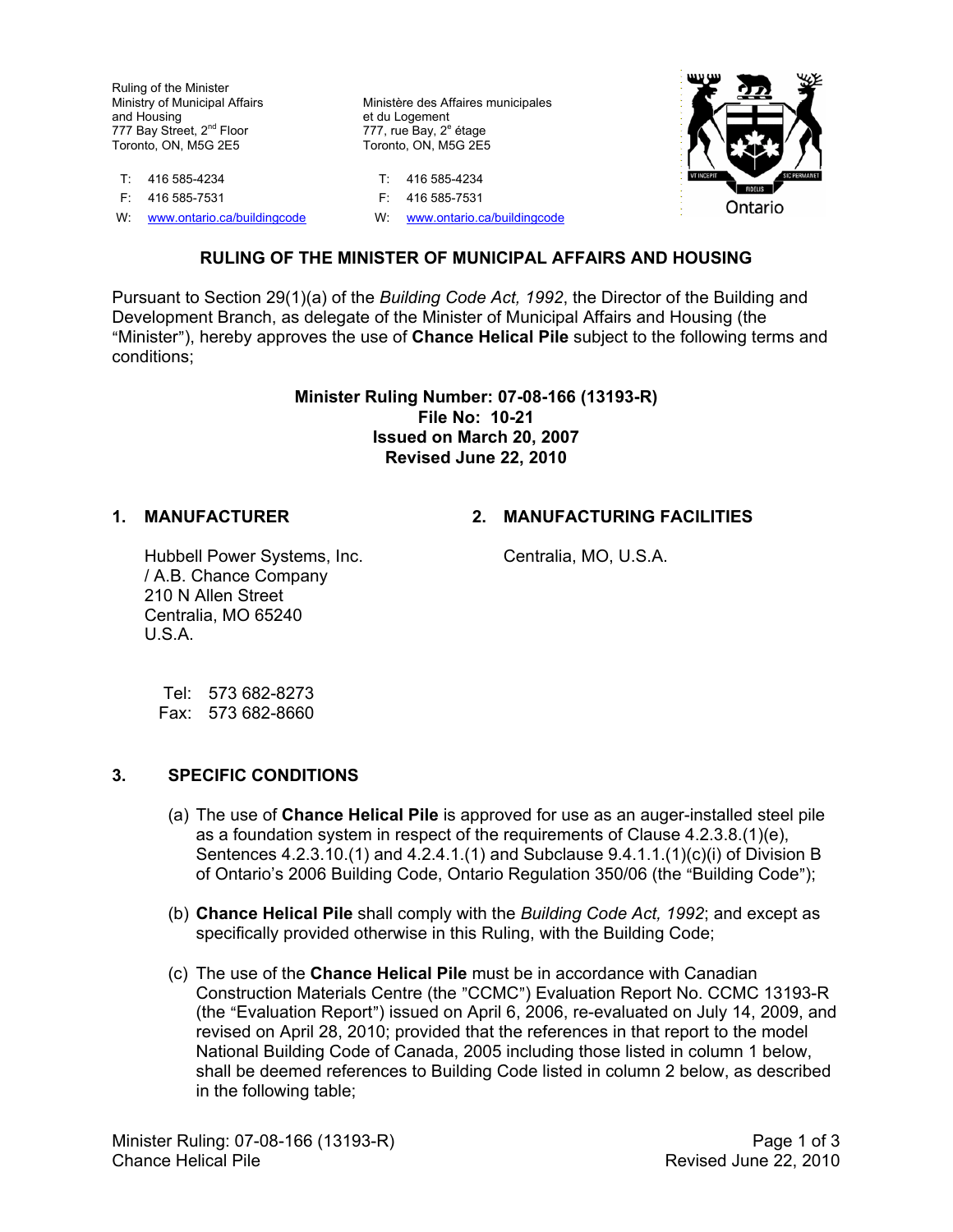| model National 2005 Building Code      | <b>Ontario's 2006 Building Code</b> |
|----------------------------------------|-------------------------------------|
| <b>References</b>                      | <b>References</b>                   |
| Division A, $1.2.1.1.(1)(b)$           | Division A, 1.2.1.1.(1)(b)          |
| Division B, 4.2.3.8.(1)(e)             | Division B, 4.2.3.8.(1)(e)          |
| Division B, 4.2.3.10.(1)               | Division B, 4.2.3.10.(1)            |
| Division B, 4.2.4.1.(1)                | Division B, 4.2.4.1.(1)             |
| Division B, $9.4.1.1(1)(c)(i)$         | Division B, $9.4.1.1.(1)(c)(i)$     |
| National Building Code 2005 (NBC 2005) | <b>Building Code</b>                |
| column 1                               | column 2                            |

- (d) The Engineering certificate referenced in Section 3. of CCMC 13193-R Report shall be submitted to the owner and the Principal Authority;
- (e) The reference to a competent person in Sentence 4.2.4.1.(1) of Division B of the Building Code shall be replaced with Professional Engineer for the purpose of this Ruling;
- (f) This Ruling is valid only for products manufactured at the facilities outlined in Section 2. (Manufacturing Facilities) of this Ruling; and
- (g) A copy of this Ruling shall be attached to the application for a building permit.

# **4. GENERAL CONDITIONS**

The Minister or his/her delegate may amend or revoke this Ruling if:

- (a) The Evaluation Report is amended by the CCMC;
- (b) The Evaluation Report expires in accordance with the CCMC's General Conditions for Evaluation Reports;
- (c) The Evaluation Report is rendered void in accordance with the CCMC's General Conditions for Evaluation Reports by reason of alterations to the product or relocation of manufacturing facilities, described in the Evaluation Report, without prior agreement by the CCMC;
- (d) The Evaluation Report is withdrawn by the CCMC in accordance with the CCMC's General Conditions for Evaluation Reports where, in the opinion of the CCMC:
	- (i) the level of performance, in-situ, of the product described in the evaluation Report is unsatisfactory